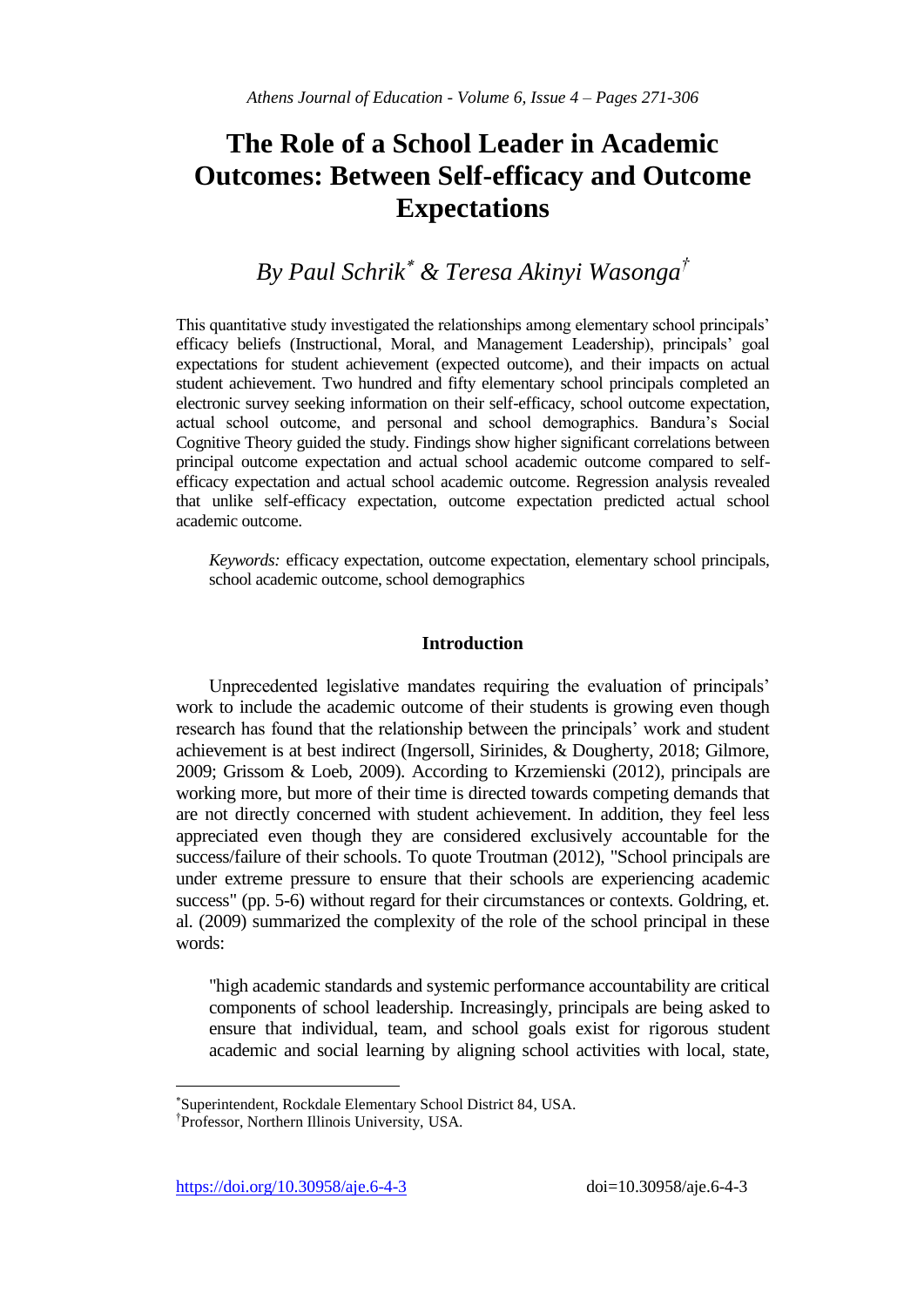and federal standards. Furthermore, leaders must hold themselves and others responsible for realizing high standards of student performance" (p. 35)

These conditions of work would challenge the strength of any one's beliefs in their ability to run a school successfully, especially when student academic outcomes majorly define success and principals do not work directly with children. And even though recent school reforms have focused on expanding teachers' roles in decision-making and research has found benefits in collective and shared decision-making process; leaders are especially key to the success of this process, specifically in providing leadership that actively involves all stake holders (Ingersoll, Sirinides, & Dougherty, 2018).

Other research finds that despite limited control over many aspects of schooling including student demographics; studies on school effectiveness, school climate, and student achievement, "reveal one commonality, the fact that good happenings in schools depend to a great extent on the quality of school leadership" (Norton, 2002, p. 50) including self-efficacy and outcome expectation (Bandura, 2006). These reasonings have contributed to increased school reform legislation that have focused on effectiveness of school principal leadership, specifically in relation to student achievement and school environment (Sanders, 2014; Bryk et. al., 2010).

In such an environment, demands on principals are not likely to decrease, precipitating increased focus on self-efficacy. In their research, Tschannen-Moran & Gareis (2004) found that principals with greater self-efficacy beliefs were more steadfast in pursuing their goals, more adaptable to their environments, and did not waste time pursuing unsuccessful courses of action.

This relationship between efficacy beliefs and effort in pursuing goals aligns with Bandura's (1977) definition of self-efficacy. Bandura describes self-efficacy as one's estimate or expectation of their ability to execute behavior needed to produce the desired outcomes, influence decisions, or persist with a behavior. In other words, the level of perceived self-efficacy an individual has proportionately influences the choice of activities they participate in, given environmental factors including obstacles and aversive experiences (Bandura, 1977). Self-efficacy also influences thought patterns and emotional reactions. According to Pajares (1996), people with low self-efficacy are likely to believe things are tougher than they are and may develop a narrow vision of how to approach a problem. Further, in his research, Pajares (1996) reported that self-efficacy is contextual, meaning it is "task and situation-specific" (p. 546). Depending on the task, efficacious individuals are "motivated, persistent, goal-oriented, resilient, clear thinkers under pressure…highly committed, determined, resilient, goal-focused, resourceful and effective problem solvers" (Locke as cited in McCormick, 2002, p. 36). In other words, expected or attained levels of efficacy or efficacy expectation depend on: perceived levels of difficulty or chances for success (magnitude), generality across situations (transferability), and/or the strength of one's belief in ability of self (Bandura, 1977). If the perceptions for success, generalizability and belief in oneself are positive and high; there is also the likelihood of higher efficacy levels.

While Badura provided a general definition of self-efficacy, Tschannen-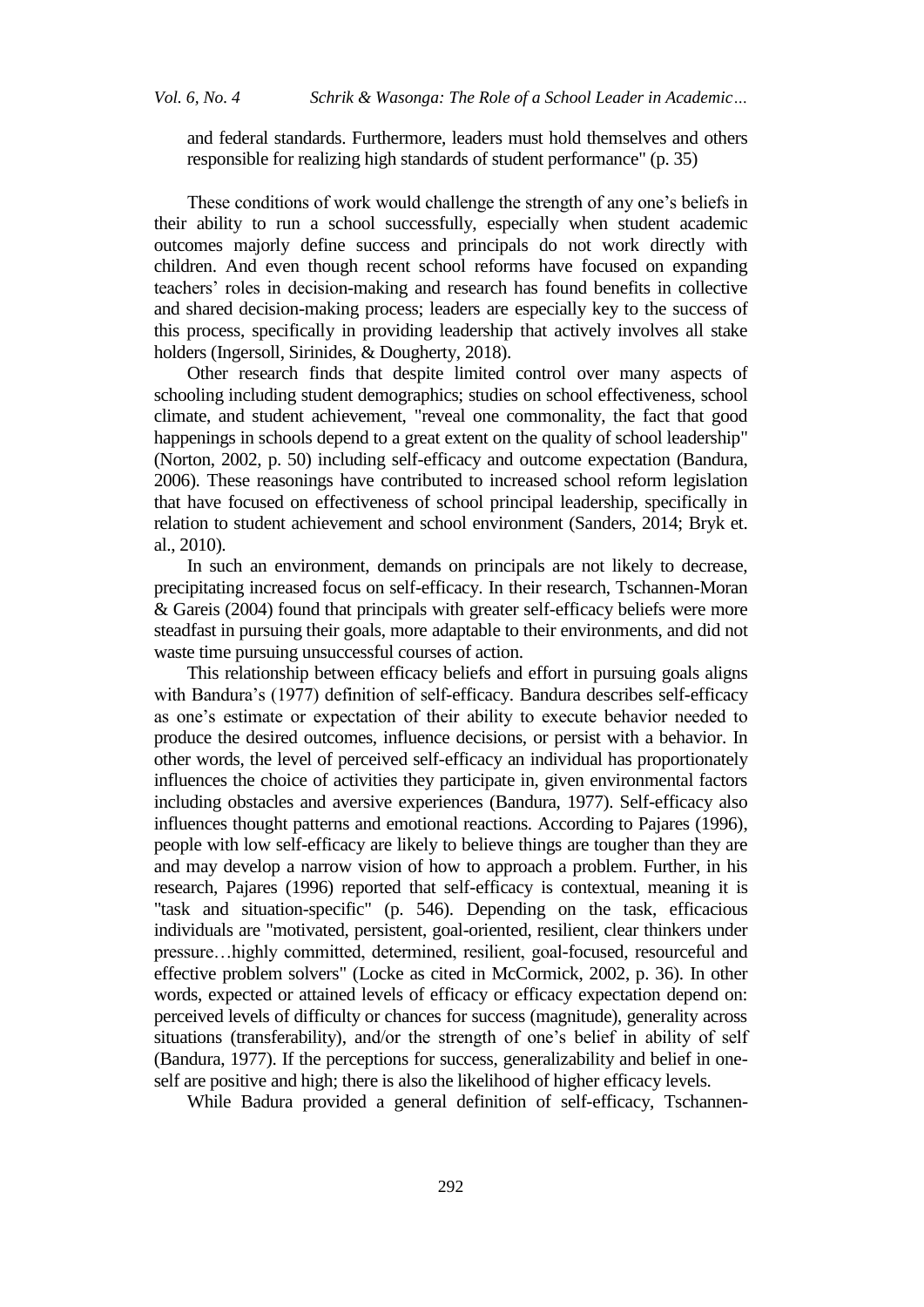Moran and Gareis (2004) used principals as a point of reference explaining selfefficacy as "judgement of his or her capabilities to structure a particular course of action in order to produce desired outcomes in the school he or she leads" (p. 573). Previously, Gist and Mitchel (1992) found that increased self-efficacy resulted in improved work performance in general. Likewise, when considering challenging environments, McCormick claimed (as cited in Leithwood & Jantzi, 2008) that "leadership self-efficacy or confidence is likely the key cognitive variable regulating leader functioning in a dynamic environment" (p. 497). However, when it comes to the relationship between self-efficacy and student achievement, findings are contradictory. Some research efforts that have examined the relationship between a principal's self-efficacy (Bandura, 1977) and student achievement point towards statistically significant relationships (Lehman, 2007; Virga, 2012; McCullers, 2009; Roley, 2009; Lovell, 2009; Santamaria, 2008; Paglis & Green, 2002; Domsch, 2009; Tschannen-Moran & Gareis, 2004). Other research efforts find non-significant relationships between principal efficacy expectation and student achievement (Aderhold, 2005; Santamaria, 2008; McCullers, 2009; Moak, 2010; Gilmore, 2009). Despite these mixed findings, selfefficacy expectation has received more attention in research than outcome expectation even though Bandura (1977) has described both as integral in the social cognitive theory. In this study, the focus of investigation was to isolate and look at self-efficacy expectation separate from outcome expectation with the intention to determine the independent impacts of both. Although self-efficacy has received greater levels of attention in research, outcome expectation is emerging as a phenomenon in school leadership accountability, specifically in the state of Illinois - US where school leaders are required by law to set goal expectations of their students in academic achievement prior to teaching and assessment. Although there is limited research to support the impact of outcome expectation, this law has fomented opportunity to investigate the impacts of outcome expectation on academic achievement in K-12.

### **Literature Review**

# **The Principalship, Efficacy Expectation, Outcome Expectation, and Academic Outcomes**

The nexus between the complexity of the changing roles of school principals and the accountability movement has created the need to pre-determine principals' capacity to influence the improvement of student learning. Research continues to suggest that leaders, specifically how they act are central to school improvement and student achievement (Ingersoll, Sirinides, & Dougherty, 2018; Day & Gurr, 2014). And because of the magnitude of demands on principals, Santamaria's research (2008) speaks to the seemingly insurmountable task of the principal as a school leader needing self-efficacy and accountability to attain and sustain success. She claims that,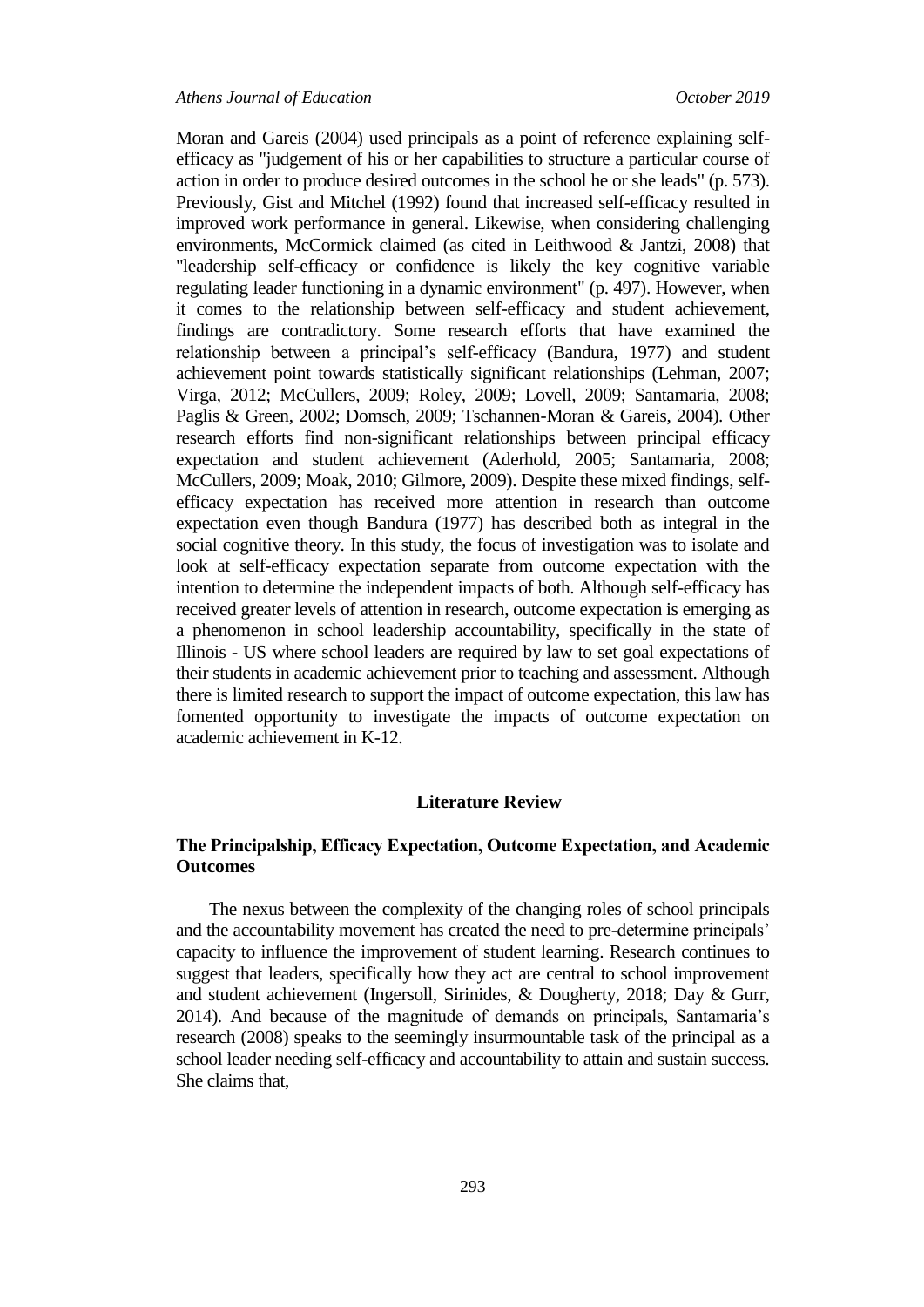"Given federal accountability regulations and potential sanctions for schools not achieving at specified levels, there is an increase in the urgency for educational agencies to identify school leaders who not only possess competency in leadership ability, but who also hold the drive and motivation to overcome overwhelming obstacles" (p. 3).

Despite this assertion, educational agencies are hard pressed to find means of determining whether school leaders possess the competencies that lead to success in all schools or the resilience to overcome challenges that come with leading schools successfully. Like researchers, education agencies have questions that remain unanswered: what specific measureable characteristics would such a principal exhibit? Or what should school boards/employers be looking for as evidence of drive or motivation to be successful? Or how should principal preparation programs equip candidates with skills to anticipate and act in ways that create success?

Given that principals guide the moral purpose for success of every student, there is a need to be able to predict not only principals' abilities and capacities to have positive influence on student achievement, but also foresight that will inspire their actions for success over time. Tschannen-Moran & Gareis (2004) suggest that because the role of the school principal is increasingly defined by levels of "academic achievement and success as measured by high-stakes assessment results, a principal's sense of efficacy plays a critical role in meeting the expectations and demands of the position" (p. 582). Santamaria (2008) adds that a principal's "level of self-efficacy or belief in his or her own ability to achieve success" is what "determines whether or not those behaviors will lead to successful outcomes" (p. 3).

Substantial evidence supports the effects that self-efficacy beliefs have upon many individuals in their varied roles including the role of school leaders in student achievement (Liethwood & Jantzi, 2008). For example, Wahlstrom, Seashore-Louis, Leithwood, and Anderson (as cited in Versland, 2013) wrote:

"Self-efficacy was a necessary component of successful school leadership because it affects choices principals make about what activities in which to engage as well as the coping strategies they employ as challenges emerge. They concluded that principals' sense of efficacy and their ability to influence others was vital to accomplishing instructional leadership practices associated with setting direction, developing people, redesigning the organization and managing the instructional program" (p. 14).

Based on this assertion, it can be assumed that research has established the connection between self-efficacy and school leadership (Mesterova, Prochazka, &Vaculik, 2015; McCormick, Tanguma, & Lopez-Forment, 2002). McCormick et al. (2002) found causal influence of self-efficacy on work performance in general and suggested extending self-efficacy to leadership studies. Mesterova et al. (2015) research suggests that effective leaders are set apart by what is likely their high levels of self-efficacy or belief in their capacity to perform the job, or task;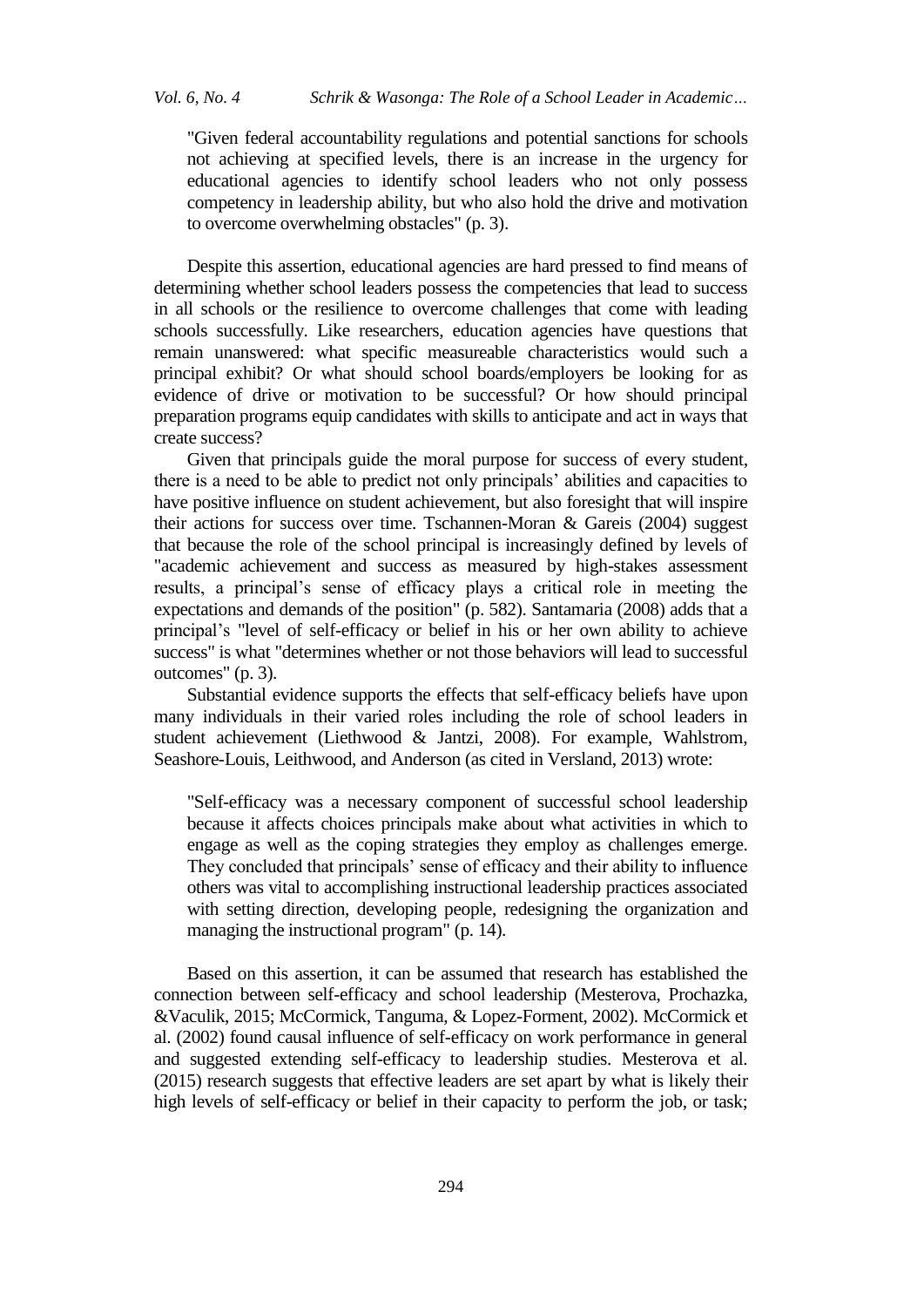the assumption being that effective leaders are "better equipped to handle various situations and may transfer their efficacy to their followers, resulting in superior group performance" (p. 112). In a quantitative study, Hughes (2010) found significantly higher levels of self-efficacy among principals who had attended leadership preparation programs, specifically in school management/leadership. However, this was not the case in instructional leadership. These findings suggest that principals exit preparation programs feeling better prepared to be managers in schools than to be instructional leaders who impact teachers and students' levels of achievement. In another study involving 241 elementary school principals in South Dakota, Aderhold's (2005) findings indicated no significant relationship between principal self-efficacy and student achievement in reading. Similarly, in a study with 218 principals, Domsch (2009) found no significant statistical relationship between the principals' self-efficacy and student achievement regardless of student grade level. Even in Moak's quantitative study of 123 respondents (2010) where Tschannen-Moran & Gareis' (2004) Principal Self-Efficacy Scale (PSES) was broken down into its three domains, instructional leadership, management, and moral leadership; no statistically significant relationship was found between principal self-efficacy and student achievement. Even after factoring in principals' years of experience in the relationship between principal self-efficacy and student achievement, Gilmore (2009) found no significant statistical relationship. Other studies show different results. Lehman (2007) used quantitative analysis to examine the relationship between principals' self-efficacy and student achievement levels in reading (n=361) and found a statistically significant relationship, especially among schools with high populations on free and reduced lunch, a measure of poverty. Another study by Lovell (2009) examined the relationship between principals' levels of self-efficacy and student achievement of middle school students' in math and found statistically significant relationship. Another study found principals' self-efficacy to predict student achievement (Szymendera, 2013). The researcher stated,

"Self-efficacy contributed significantly to the criterion set. Principals with stronger beliefs in their capabilities as instructional and moral leaders, as well as in their management, were more likely to behave in ways that could indirectly or directly affect student achievemen"t (p. 75)

But despite the inclusion of outcome expectation in Bandura's theory (1977; 1989; 2006) and Williams' (2010) research, little research has focused on outcome expectation compared to self-efficacy, even as legislation has shifted to require principals to state outcome expectations of their students. In the state of Illinois, US, principals are required to provide information on expected outcome in terms of the percentage of students expected to meet and exceed expectations in reading and math. In support of using outcome expectation, Pajares (1996) claimed that "individuals infer their efficacy beliefs from imagined outcomes" (p. 559). Pajeres continues to explain that "individual's perception of the outcome and his value of the task necessary to achieve that outcome will regulate his behavior as powerfully as his self-efficacy beliefs and independently of them" (p. 559). In this sense,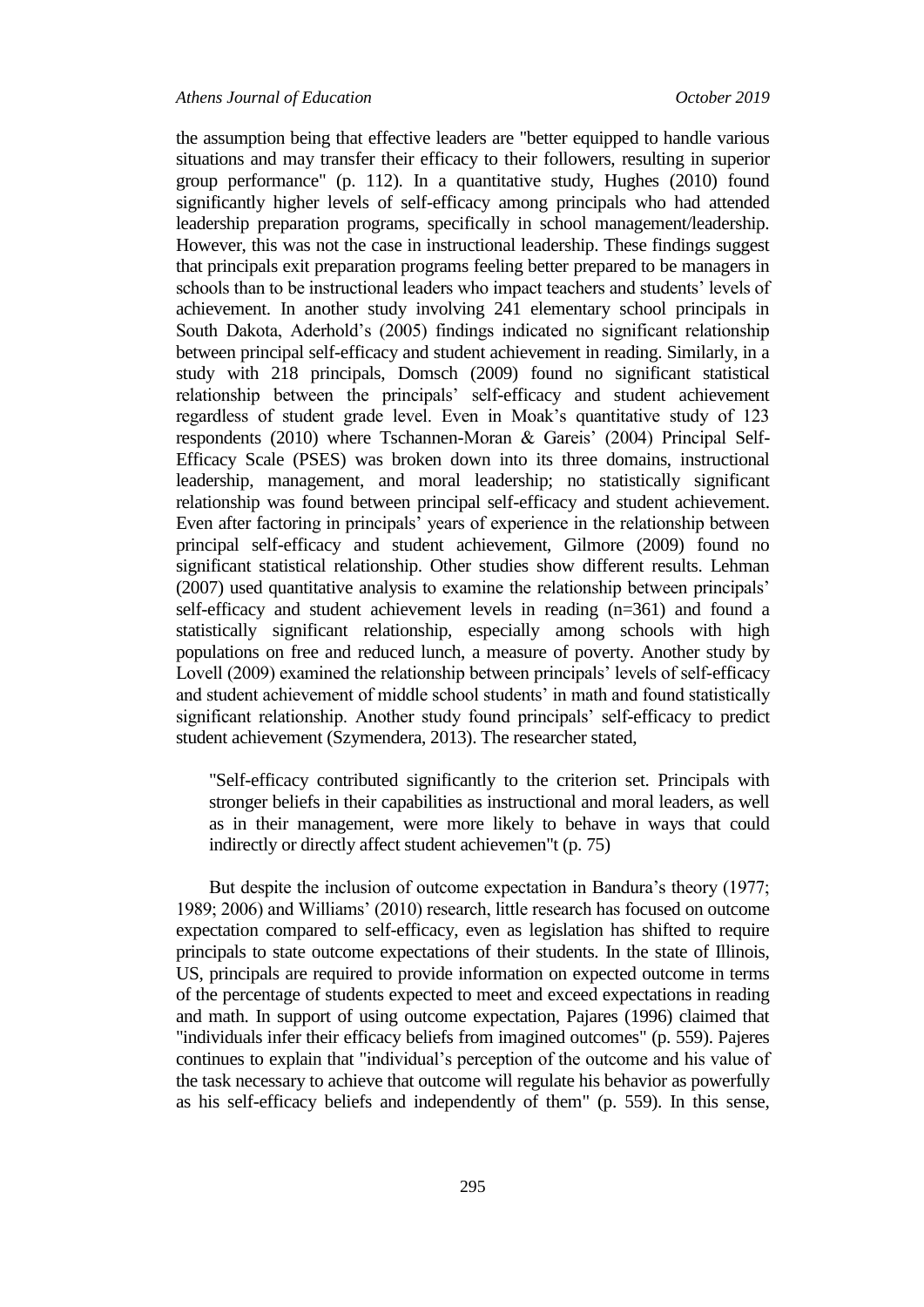Pajares (1996) makes the claim that outcome expectation comes prior to efficacy expectation or operates independently of efficacy expectation. Williams (2010) brought this argument back into the research arena claiming that inattention to the contradiction between Pajera and Bandura, "has led to a disproportionate focus on self-efficacy as a causal determinant of behavior at the expense of expected outcomes" (p. 418).

Kirsch & Baker as cited in Williams (2010) conducted research that demonstrated that outcome expectancies do, in fact, influence self-efficacy. Furthermore, Williams (2010) explained that expected outcomes influence selfefficacy ratings even when the context for behavior has not been considered. Williams calls into question whether or not these two variables may operate independently of one another. According to Williams, Bandura conceded that selfefficacy judgements can be casually influenced by outcome expectation (Williams, 2010, p. 420). Williams (2010) argued that current self-efficacy theory that is consistent with Bandura's (1977) original claims abates the evidence that outcome expectation does influence self-efficacy. He further claims that this condition exacerbates self-efficacy research "at the expense of attention to outcome expectancies in the context of theoretical models and as targets of behavior change intervention" (p. 421). Ultimately, Williams (2010) contends that to reconcile this issue, researchers should modify the operational definition of self-efficacy to be independent of expected outcome or to be influenced by the expected outcome. Either way, the current practice of researching self-efficacy theory implying selfefficacy expectation predicts and heavily influences outcome expectation (Bandura, 2000), should be questioned and researchers need to "be clear about their theoretical position regarding self-efficacy and outcome expectations" (Williams, 2010, p. 422).

As schools move forward with consideration for how to address principal self-efficacy and its relationship with student achievement (Lehman, 2007), consideration should be given to areas that research has not focused on to discover untapped potential for change. Several instruments have been developed to measure self-efficacy. In their quest for an instrument to measure principal selfefficacy, Tschannen-Moran and Gareis (2004) developed the Principal Self-Efficacy Scale (PSES), "a reasonably valid and reliable measure to capture this promising construct" (p. 575). Three themes as they relate to principal selfefficacy emerged from the PSES: efficacy for management, efficacy for instructional leadership, and efficacy for moral leadership. In their research, Tschannen-Moran and Gareis (2004) concluded that "Principals with a strong sense of self-efficacy have been found to be persistent in pursuing their goals but are also more flexible and more willing to adapt to strategies to meeting contextual conditions" (p. 574). In addition to efficacy expectation and the availability of data on outcome expectation in Illinois schools, this study focused on both self-efficacy and outcome expectation.

## **Conceptual Framework**

Bandura (1977) developed the social cognitive theory, originally termed social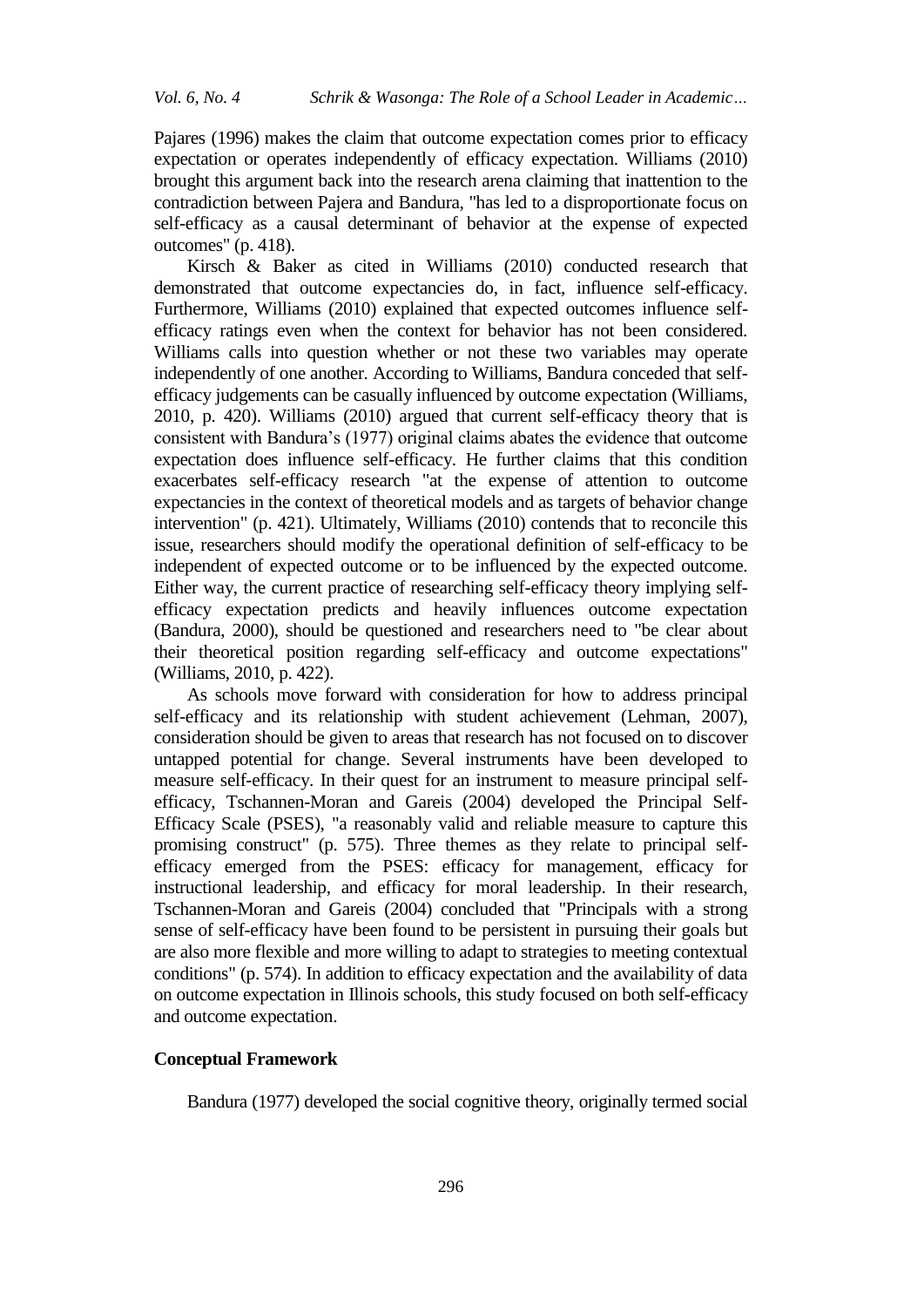learning theory. Later, Bandura (1989) explained that the interaction between behavior, personal factors, and the environment operate as interacting determinants that influence each other bi-directionally. Bi-directional relationship between each of the three factors indicates that people are as much producers of behavior as they are products of the behavior. The central tenet of social cognitive theory is that learning occurs in a social context with reciprocal interactions among the individual, their environment, and their behavior. Succinctly, "what people think, believe, and feel, affects how they behave" (Bandura, 1989, p.3).

From his social cognitive theory, Bandura (1977) developed the theory of self-efficacy, an individual's belief in their capacity to execute behaviors necessary to produce specific performance attainments. In his explanation of self-efficacy, Bandura (1977) contends that beliefs have greater influence on behavior than reinforcement. Therefore, an integral component of Bandura's self-efficacy theory centers on expectation beliefs because they shape behavior. He defines two kinds of expectations, outcome and efficacy expectations. Outcome expectation is the estimate that certain behaviors will lead to certain outcomes while efficacy expectation is a person's conviction of being able, or not able, to execute behavior that is necessary to produce a particular outcome (Bandura, 1977). Basically:

"outcome and efficacy expectations are differentiated, because individuals can believe that a particular course of actions will produce certain outcomes, but if they entertain serious doubts about whether they can perform the necessary activities such information does not influence their behavior" (Bandura, 1977, p. 193).

Outcome expectancy is predicated on the estimate that a person believes that by engaging in a behavior, a specific outcome will occur (Bandura, 1977). Given Bandura's theory, it may be assumed that outcome expectation precedes efficacy expectation (Bandura, 2006). For example, positive expectancies serve as incentives when previous behavior patterns produced positive outcomes, while negative expectancies serve as disincentives when previous behavior patterns produced negative outcomes. Generally, when individuals observe consequences of success, they are likely to have an outcome expectation of succeeding in a similar or related situation. Conversely, people tend to have negative outcome expectations and avoid situations where they have experienced or observed failure. And therefore, "Outcomes affect motivation and action largely by creating beliefs about the effects actions are likely to have under different circumstances" (Bandura, 1989, p. 40). In addition, outcomes exert influence through forethought without which, actors/leaders' motivation and ingenuity may not be used fully. Although, "outcomes people anticipate depend largely on their judgments of how well they will be able to perform in given situations" (Bandura, 2006, p. 309), it can be argued that people will put greater effort to achieve expected outcomes.

There are contradictory views on which of efficacy expectation or outcome expectation influence the other. In discussing efficacy and outcome expectations, Bandura (2000) claims that efficacy expectations influence outcome expectations because efficacy beliefs persuade people to determine and work towards goals. In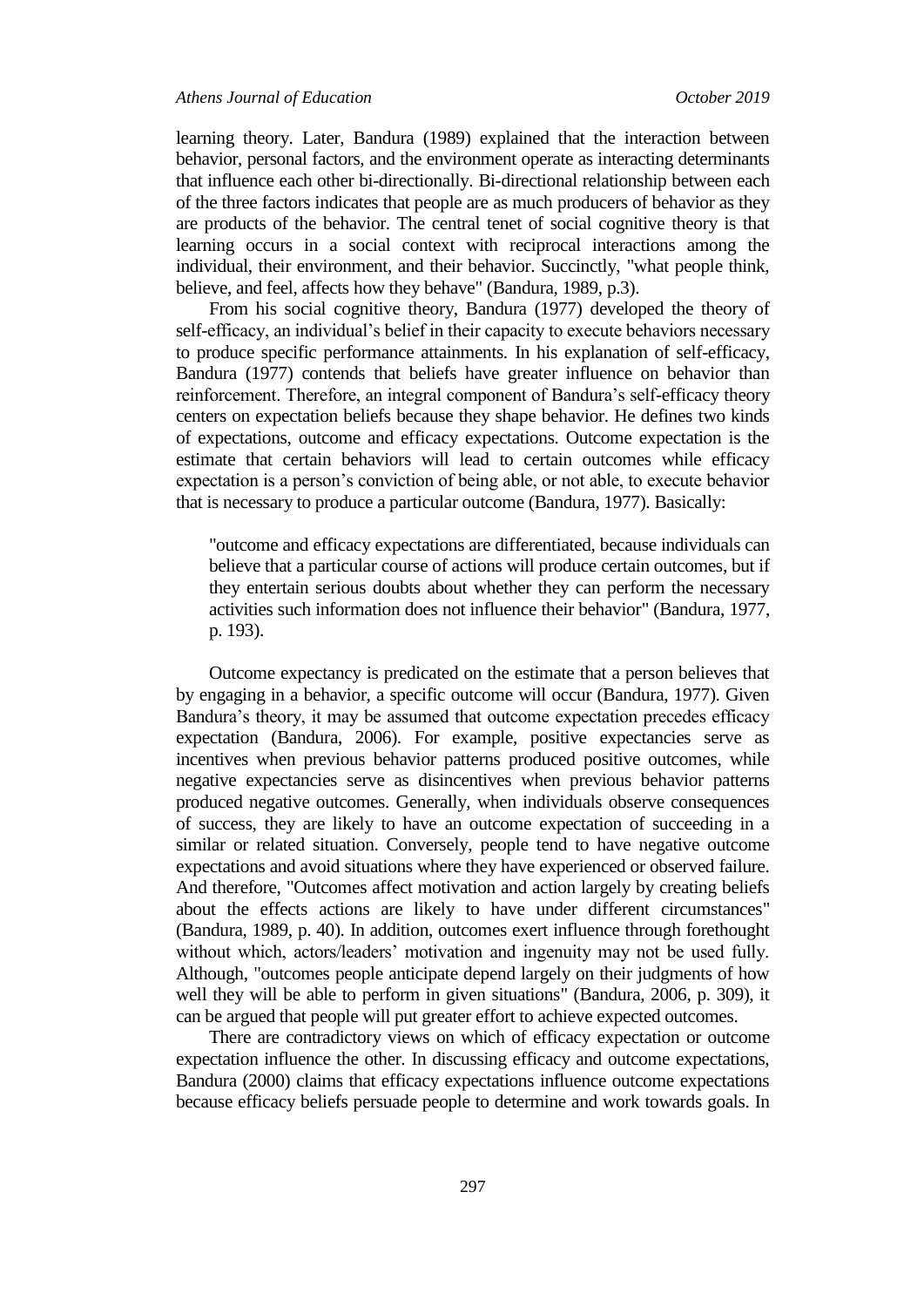other words, outcome expectancy depends on the levels of confidence a person has that by engaging in a behavior, a specific outcome will occur (Bandura, 1977; Bandura, Adams, & Beyer, 1977). Therefore, efficacy expectancy determines "how much effort people will expend and how long they will persist in the face of obstacles and aversive experiences" (Bandura, 1977, p. 126) to meet their objective. It is "the conviction that one can successfully execute the behavior required to produce the outcomes" (Bandura, 1977, p. 193). By this definition, a stronger sense of efficacy to execute will produce greater efforts, persistence, and outcomes. If one perseveres in a subjectively difficult activity, it will improve self-efficacy, and in turn, the individual learns how to manage those situations, diminishing protective behaviors. Those who do not persevere will keep their self-hampering expectations (Bandura et al., 1977).

Unlike Bandura, other research (Williams, 2010) contend that outcome expectancy causally influences efficacy expectancy and not vice-versa. According to Williams (2010),

"Either the operational definition of self-efficacy must be modified such that expected outcomes cannot influence self-efficacy (consistent with current conceptualizations of self-efficacy theory) or self-efficacy theory must be modified such that outcome expectancies can influence self-efficacy (consistent with empirical findings using current operationalizations of selfefficacy)" (p. 421)

Although Bandura has challenged this argument, self-efficacy judgments remain causally influenced by expected outcomes (Williams, 2010). It is important to make clear that outcome expectation is not the same as actual outcome, just as "self-efficacy is involved with perceived capability rather than actual capability" (Williams, 2010, p. 418). Given the contradictions in research findings, this study examined, as suggested by Williams (2010) the independent influences of outcome expectation and efficacy expectation among elementary school principals on student behavior (academic achievement).

### **Methodology**

A quantitative approach was utilized to achieve the goals of this study. Principal Self-Efficacy Scale (PSES) (Tschannen-Moran & Gareis, 2004) was the survey instrument used to gather data from elementary school principals. Included in the survey was a question about expected outcome (anticipated student academic achievement). Surveys "help identify important beliefs and attitudes of individuals" (Creswell, 2012, p. 377). The target population for this study was elementary school principals throughout Illinois. The Illinois Public School Directory of 2016 reported 2,605 elementary schools in the state of Illinois. Single random sampling procedure was used to identify a sample. Principals' emails were obtained by permission through the Illinois Principals Association and participants were contacted through email.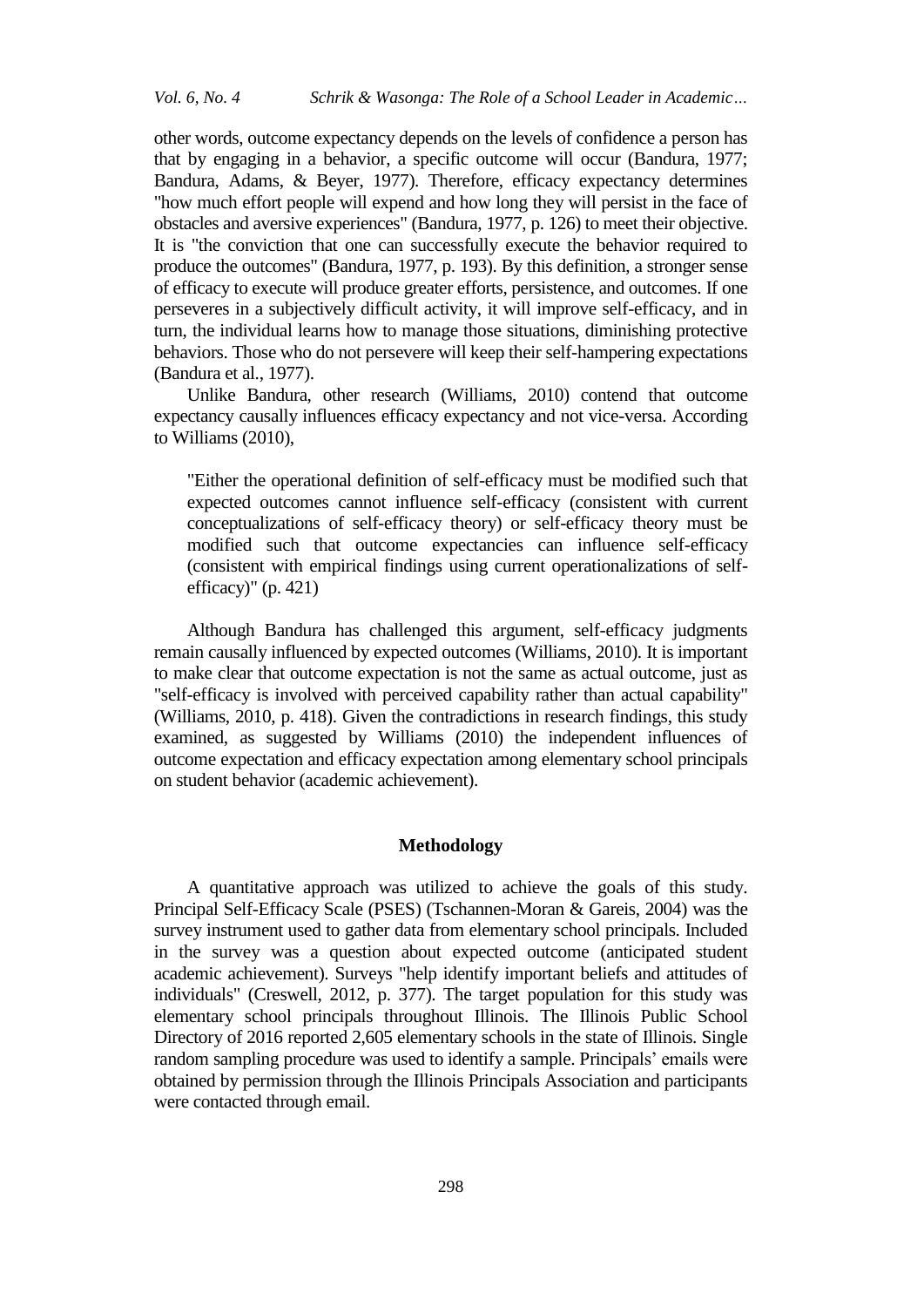An online survey design was used to collect data on perceptions of elementary school principals (self-efficacy), principal's expectation in terms of percent of students meeting and exceeding state set expectations, and actual percentage of students meeting and exceeding the state set expectations on the Partnership for Assessment of Readiness for College and Careers (PAARCC). Participants had access to a hyper link of the web-based survey. Included in the hyper link were, an introductory letter with instructions, consent form, and the PSES. Other items requested of the respondents were, respondent demographic data, school demographic data, and percentage of students from low socio-economic-status. PSES is an 18 item Likert-scale measure that assesses levels of efficacy of a school leader (Tschannen-Moran & Gareis, 2004).

Construct validity of the Principal Self-Efficacy Survey (PSES) was determined by correlating the instrument against other known constructs (work alienation,  $r = -0.45$ ;  $p < 0.01$ ; trust in teachers,  $r = 0.42$ ,  $p < 0.01$ ; and trust in students and parents,  $r = 0.47$ ;  $p < 0.01$ ) (Tschannen-Moran & Gareis, 2004). Reliability based on Cronbach's alpha were: .789 (management efficacy); .832 (instructional leadership efficacy); and .785 (moral leadership efficacy) (Lehman, 2007, p. 50). PSES Cronbach Alpha reliability coefficient for this study was reported as follows: Management Efficacy (.99); Instructional Leadership Efficacy (98); and Moral Leadership Efficacy (.98). Data collected was analyzed using both descriptive statistical and inferential statistical statistics.

#### **Findings**

The purpose of this study was to investigate the independent influence of selfefficacy expectation and outcome expectation on student achievement using data from elementary school principals. Descriptive data (Table 1) indicated that the expected outcome mean score on student academic achievement was higher than actual outcome mean score for the sample and for all demographic types. Female principals mean scores were higher than male mean scores on all variables including expected and actual academic outcome mean scores. Principals with advanced degrees scored higher than principals with Master's degrees on all variables. Principals in Sub-urban and Unit School Districts (K-12) scored consistently higher than principals in Rural School Districts and Elementary School Districts (K-6) on all variables respectively.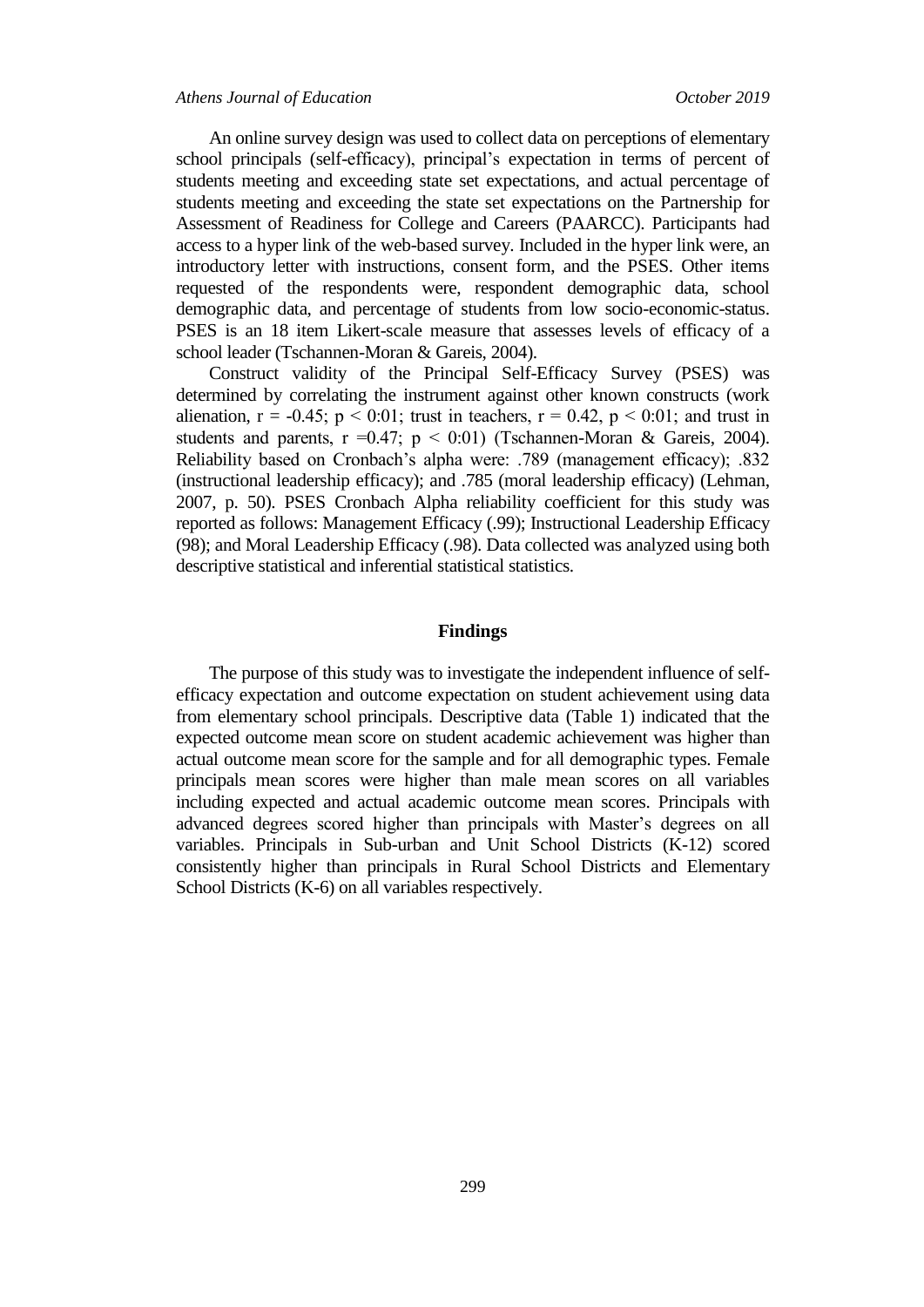|                                      | <b>Component of self-efficacy</b> |                    |                                |                                    |                 |                     |  |  |  |
|--------------------------------------|-----------------------------------|--------------------|--------------------------------|------------------------------------|-----------------|---------------------|--|--|--|
|                                      | Expected<br><b>Outcomes</b>       | Actual<br>outcomes | Self-<br>efficacy<br>composite | <i>Instructional</i><br>leadership | Management      | Moral<br>leadership |  |  |  |
| <b>Sample</b>                        | 49.03                             | $\overline{44.59}$ | 7.09                           | 6.33                               | 6.43            | 7.54                |  |  |  |
| (205)                                | (18.91)                           | (19.06)            | (1.35)                         | (1.02)                             | (1.64)          | (1.25)              |  |  |  |
| <b>Gender</b>                        |                                   |                    |                                |                                    |                 |                     |  |  |  |
| Males (97)                           | 48.11                             | 42.86              | 5.96                           | 5.45                               | 5.04            | 6.50                |  |  |  |
|                                      | (19.69)                           | (18.79)            | (0.97)                         | (0.68)                             | (1.16)          | (0.99)              |  |  |  |
| Females                              | 50.22                             | 46.44              | 8.13                           | 7.12                               | 7.69            | 8.47                |  |  |  |
| (126)                                | (18.07)                           | (19.23)            | (0.59)                         | (0.49)                             | (0.76)          | (0.48)              |  |  |  |
| <b>Years of</b><br><b>Experience</b> |                                   |                    |                                |                                    |                 |                     |  |  |  |
| $0-5(73)$                            | 47.37                             | 42.02              | 6.95                           | 6.22                               | 6.25            | 7.40                |  |  |  |
|                                      | (18.88)                           | (19.29)            | (1.52)                         | (1.14)                             | (1.82)          | (1.45)              |  |  |  |
| $6-10(72)$                           | 47.47                             | 46.78              | 6.94                           | $\overline{6.22}$                  | 6.24            | 7.41                |  |  |  |
|                                      | (18.64)                           | (20.05)            | (1.35)                         | (1.03)                             | (1.65)          | (1.26)              |  |  |  |
| $11-15(49)$                          | 53.19                             | 46.05(16.6         | 7.26                           | 6.44                               | 6.44            | 7.67                |  |  |  |
|                                      | (17.83)                           | 7)                 | (1.11)                         | (0.87)                             | (1.39)          | (0.96)              |  |  |  |
| $16-20(17)$                          | 47.58                             | 41.18              | 7.36                           | 6.51                               | 6.75            | 7.79                |  |  |  |
|                                      | (17.01)                           | (18.84)            | (1.23)                         | (0.93)                             | (1.52)          | (1.11)              |  |  |  |
| $21+(11)$                            | 54.22                             | 46.28              | 7.69                           | 6.78                               | 7.12            | 8.08                |  |  |  |
|                                      | (28.11)                           | (22.65)            | (1.51)                         | (0.87)                             | (1.47)          | (0.98)              |  |  |  |
| <b>Education</b>                     |                                   |                    |                                |                                    |                 |                     |  |  |  |
| <b>Masters</b>                       | 47.83                             | 42.77              | 6.53                           | 5.73                               | 5.53            | 6.88                |  |  |  |
| (132)                                | (19.20)                           | (18.56)            | (1.07)                         | (0.77)                             | (1.29)          | (1.05)              |  |  |  |
| Advanced                             | 51.90                             | 48.92              | 8.30                           | 7.30                               | 7.82            | 8.64                |  |  |  |
| degree(91)                           | (18.03)                           | (19.72)            | (0.37)                         | (0.23)                             | (0.41)          | (0.38)              |  |  |  |
| <b>Context</b>                       |                                   |                    |                                |                                    |                 |                     |  |  |  |
| Rural (83)                           | 47.91                             | 43.20              | 5.77                           | 5.32                               | 6.33            | 4.81                |  |  |  |
|                                      | (19.60)                           | (19.21)            | (0.93)                         | (0.66)                             | (0.96)          | (1.10)              |  |  |  |
| Sub-Urban                            | 49.92                             | 45.68              | 7.98                           | 6.99                               | 8.34            | 7.51                |  |  |  |
| (117)                                | (18.37)                           | (18.97)            | (0.93)                         | (0.55)                             | (0.35)          | (0.79)              |  |  |  |
| Type of<br>school                    |                                   |                    |                                |                                    |                 |                     |  |  |  |
| Elementary<br>District<br>(127)      | 47.76<br>(19.32)                  | 42.65<br>(18.71)   | 6.38<br>(1.05)                 | 5.69<br>(0.74)                     | 5.48<br>(91.28) | 6.83<br>(1.05)      |  |  |  |
| <b>Unit District</b>                 | 51.73                             | 48.68              | 8.41                           | 7.38                               | 8.02            | 8.86                |  |  |  |
| (98)                                 | (17.85)                           | (19.31)            | (0.45)                         | (0.28)                             | (0.64)          | (0.40)              |  |  |  |
| % Poverty                            |                                   |                    |                                |                                    |                 |                     |  |  |  |
| $0-25\%$ (75)                        | 54.16                             | 48.28              | 7.23                           | 6.44                               | 6.61            | 7.68                |  |  |  |
|                                      | (16.85)                           | (19.34)            | (1.23)                         | (0.95)                             | (1.68)          | (1.11)              |  |  |  |
| 26-50% (61)                          | 60.00                             | 51.50              | 6.96                           | 6.24                               | 6.25            | 7.41                |  |  |  |
|                                      | (28.28)                           | (37.47)            | (1.41)                         | (1.07)                             | (1.68)          | (1.37)              |  |  |  |
| 51% & $>$ (95)                       | 55.55                             | 51.00              | 7.11                           | 6.33                               | 6.46            | 7.56                |  |  |  |
|                                      | (7.77)                            | (16.97)            | (1.28)                         | (0.97)                             | (1.56)          | (1.18)              |  |  |  |

*Table 1.* Descriptive Data by Demographics

Correlational analyses found high correlations among self-efficacy compo-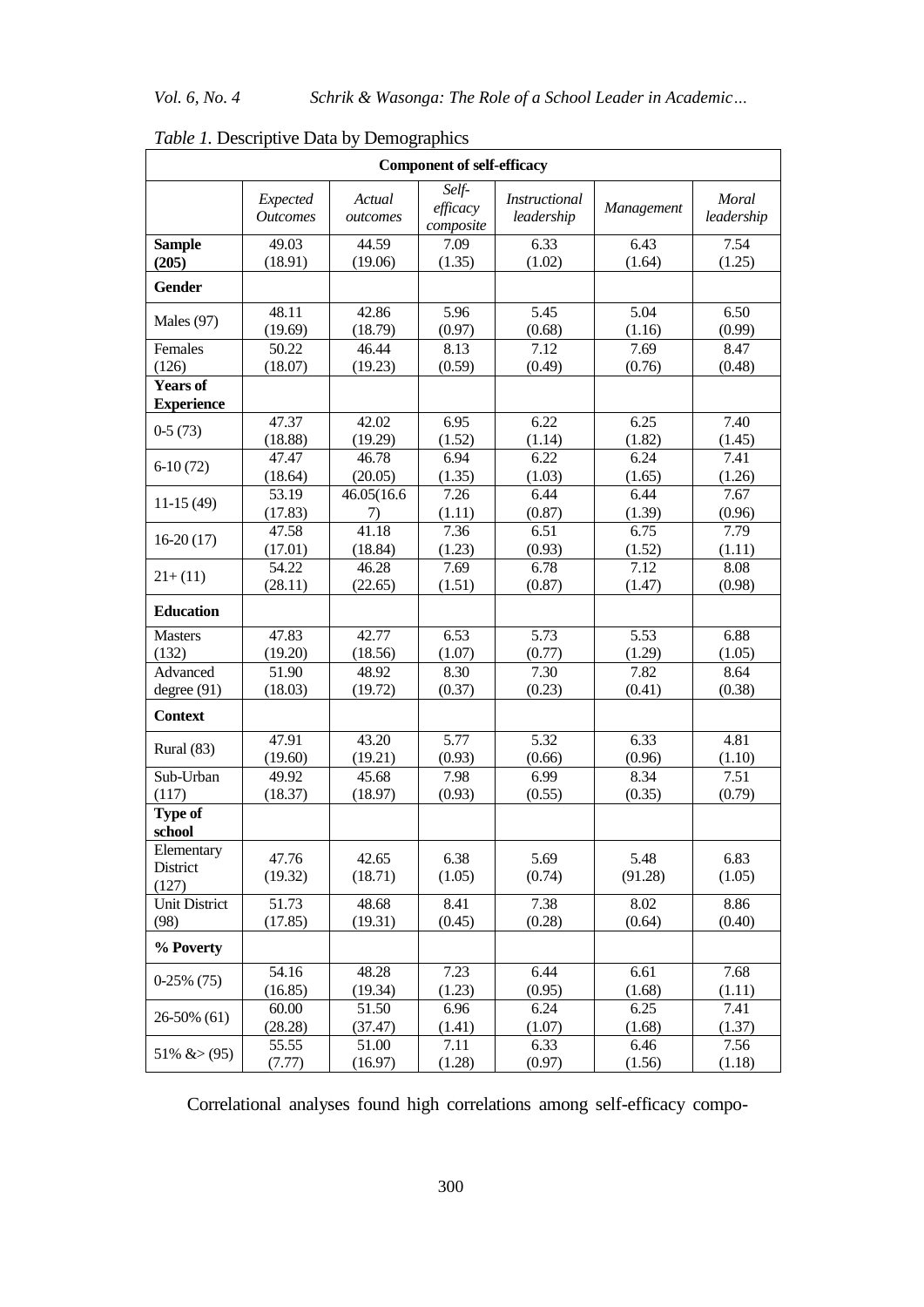nents, however very low but significant correlations were found between selfefficacy components including composite score with expected and actual academic outcomes. It was noted that expected outcome had the highest significant correlation with actual academic outcome  $(r=.33; p<.01)$ .

|                             | Self-<br><b>Efficacy</b><br>Composite | <b>Moral</b><br>Leadership | <b>Instructional</b><br>Leadership | $\mathbf{r}$<br><b>Management</b> | <b>Expected</b><br><b>Outcomes</b> |
|-----------------------------|---------------------------------------|----------------------------|------------------------------------|-----------------------------------|------------------------------------|
|                             | $(n = 203)$                           | $(n = 205)$                | $(n = 204)$                        | $(n = 203)$                       | $(n = 186)$                        |
| Moral                       |                                       |                            |                                    |                                   |                                    |
| Leadership                  |                                       |                            |                                    |                                   |                                    |
| Instructional<br>Leadership | $99**$                                | .98**                      |                                    |                                   |                                    |
| Management                  | .99**                                 | .98**                      | .99**                              |                                   |                                    |
| Expected<br><b>Outcomes</b> | $.14**$                               | $.13*$                     | $.15*$                             | $.14*$                            |                                    |
| Actual<br><b>Outcomes</b>   | $.14**$                               | $.14**$                    | $.15*$                             | $.14*$                            | $.33**$                            |

*Table 2.* Correlations among Principal Self-Efficacy Composite Score, Self-Efficacy Sub Scales, expected and Actual PARCC 2016 Composite Scores

*\*p* < .05, two-tailed. \*\**p*< .01, two-tailed.

Regression analysis (Table 3) indicated that expected outcome was the only predictor of actual academic outcome (actual PARCC).

*Table 3.* Regression Analysis of Actual PARCC 2016 Composite Scores (n = 186) base on Self-Efficacy Composite Scores, Sub Scales and Expected PARCC 2016 Composite Scores

| <b>Variable</b>                                  | B       | SE B | в       | Sig. |
|--------------------------------------------------|---------|------|---------|------|
| Step 1                                           |         |      |         |      |
| Constant                                         | .67     | 1.11 |         |      |
| <b>Composite Self-Efficacy</b>                   | 7.54    | 5.17 | 10.20   | .15  |
| Leadership<br>Instructional<br>Self-<br>Efficacy | $-2.58$ | 2.07 | $-2.66$ | .22  |
| Moral Leadership Self-Efficacy                   | $-2.52$ | 1.73 | $-3.25$ | .15  |
| Management Self-Efficacy                         | $-2.65$ | 1.74 | $-4.26$ | .13  |
| <b>Expected PARCC 2016 Composite</b>             | .28     | .07  | .28     | .00  |

Note:  $R^2 = .11$  for Step 1,  $p < .05$ 

### **Discussions and Conclusion**

A framework presented for this study asserts that principals' self-efficacy and principals' outcome expectation act independently of one another insofar as their impact on student achievement is concerned. Findings from this study indicate both principals' self-efficacy and principals' outcome expectation correlate positively to student achievement and act independently of one another. Specifically, principals' outcome expectation was found to significantly impact student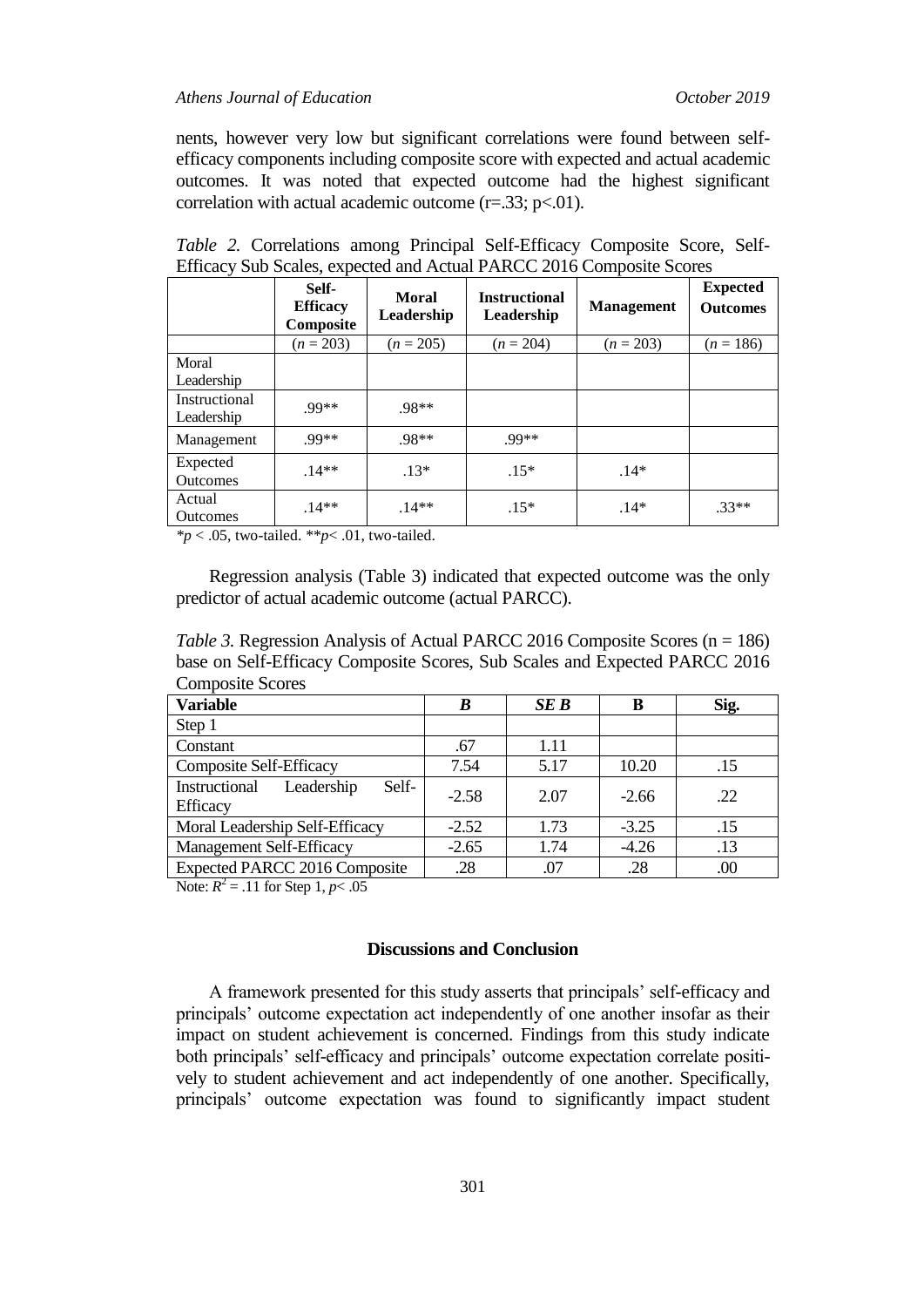achievement, whereas principals' self-efficacy did not, as evident in the regression analysis. The dichotomy in results from this study substantiates Pajares' (1996) claim that both self-efficacy expectation and outcome expectation may in fact act independently of one another. Ultimately, results from this study raise further questions about why available research on principal self-efficacy and its impact on student achievement excludes outcome expectation, specifically as it relates to school principals. It may be argued that the absence of outcome expectation data in schools contributes to the scarcity of studies focusing on outcome expectation. This study was possible because of the existence of a policy requiring all principals in the state of Illinois to state their expected school outcome. The availability of such data is important for this type of research.

Research in the area of principal self-efficacy and its impact on student achievement has been influenced to a large extent by Tschannen-Moran and Gareis' study (2004) where a reliable instrument, the Principal Self-Efficacy Scale (PSES) was developed to measure principal efficacy, specifically in the areas of instructional leadership, moral leadership and management. Studies utilizing the PSES, specifically studies by Aderhold (2005), Lovell (2009), and Szymendera (2013) demonstrated mixed results with respect to principal efficacy as a predictor of student achievement.

Utilization of the PSES in this study found that among elementary school principals, perceived self-efficacy for moral leadership was higher than perceived self-efficacy for instructional leadership along with perceived self-efficacy for management leadership. Firestone and Riehl (2005), Wagner and Simpson (2009), and Pede (2015) suggested that morality among principals is a guiding force in all of their decision-making. Because of this, moral leadership also known as ethical leadership is emphasized in principal preparation programs and is a focus in the standards for school leadership practice and leadership preparation. Ultimately, even though this study found that elementary school principals possess a heightened sense of moral leadership, it had minimal impact on student achievement. This does not necessarily mean that moral leadership is not signifycant in student achievement, it is possible that its impact on student achievement is indirect. According to Ingersoll, Sirinides, and Doughery (2018), leadership, including moral leadership only matters in student achievement when it "actively involves teachers in decision making, and that these are tied to higher student achievement" (p. 17). In other words, morality that does not engage teachers in aspects of school leadership and decision making, may have minimal effects on student outcome.

As we concluded this study, it was evident that whereas a plethora of research exists in education showing the impacts of self-efficacy, principal characteristics, and school demographics on student achievement; research searches for this study found limited research on outcome expectation alongside efficacy expectation, specifically research seeking to determine the independent impacts of efficacy and outcome expectations on student achievement. Bandura (1977) explains that outcome expectation is indispensable to his theory because a person's efficacy expectation leads him/her to execute behavior that in turn influences his/her outcome expectation leading to the actual outcome. Relevant to the discussion on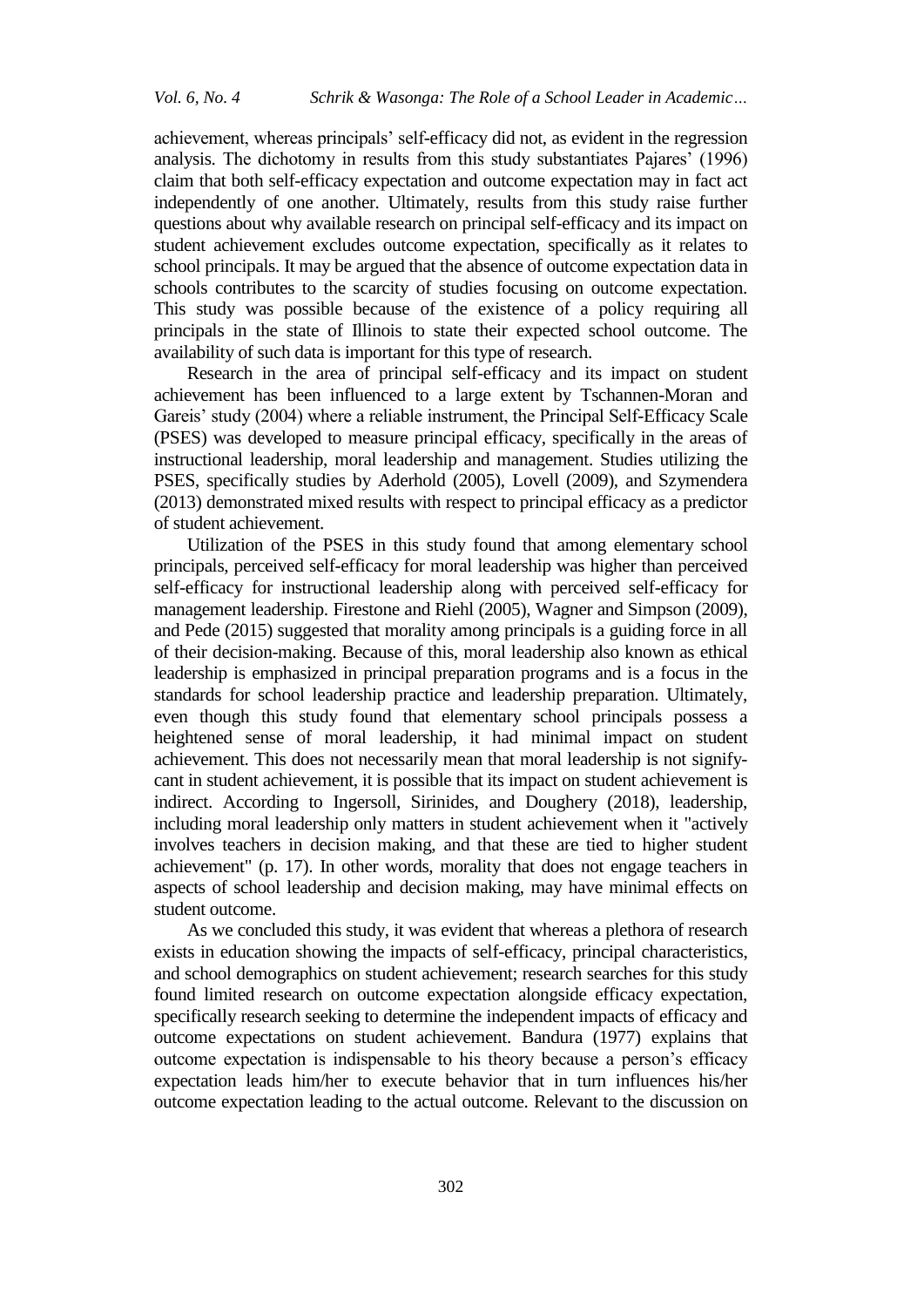outcome expectation and this study's findings, Bandura (as cited in Fouad & Guillen, 2006) noted, "The more value or importance an individual placed on the outcome expectations, the greater the likelihood the individual would engage in the behavior" (p. 133). Given this claim, the correlation between elementary school principals' expected outcome on PARCC 2016 composite score and actual PARCC 2016 composite score ( $r = .33$ ,  $p < .01$ ), and the fact that outcome expectation was a predictor of academic outcomes, suggest that principals in this study placed value and importance on their outcome expectation for student achievement and, consequently, engaged in behaviors necessary to attain their expected levels of student achievement.

The question the remains is why research has not focused on outcome expectation? Evidence that may explain why outcome expectation has not been examined in educational leadership research can be extrapolated from the research of Lent et al. (1994), as cited in Fouad and Guillen, (2006). Here, "Self-efficacy is hypothesized to determine outcome expectations" (p. 134). In other words, if an individual's self-efficacy is high, so will be their outcome expectation, thereby negating the need to study both variables' and their impacts on behavior. Given that Bandura acknowledges the need to study both outcome expectation and selfefficacy together to better predict human behavior, there is need for more studies that include outcome expectation. This study focused on both variables in seeking to establish the independence of each and the independence of their impacts on student achievement.

The findings of this study support claims by Parajes (1996), "that an individual's perception of the outcome and his value of the task necessary to achieve that outcome will regulate his behavior as powerfully as his self-efficacy beliefs, and independently of them" (p. 559). This claim is the reason this research study was designed. It is important to note that despite the controversy over which variable influences which in Bandura's theory, limited research studies exist in education that have investigated efficacy and outcome expectation together. Furthermore, research continues to neglect outcome expectation, not simply as part of Bandura's original theory, but also as a possible separate variable (Agunbiade, 2015).

Notably, this research study's framework demonstrates that both principals' self-efficacy and principals' outcome expectation influence actual outcome and thereby supports Bandura's social cognitive theory (1977). However, the findings of this study are aligned to the claim by Parajes (1996) that outcome expectation and self-efficacy also act independently of one another with only outcome expectation predicting actual academic outcome.

It is critical that more research is under-taken in this area of study to enhance our understanding of the impacts of outcome expectation on student achievement and the work of principals. Future directions for research could include the variable of principal outcome expectation in studies focusing on teacher and principal self-efficacy and their impacts on student achievement. Additionally, moving forward, new research could include the impact of principal outcome expectation, along with principal self-efficacy expectations on teacher job satisfaction and retention.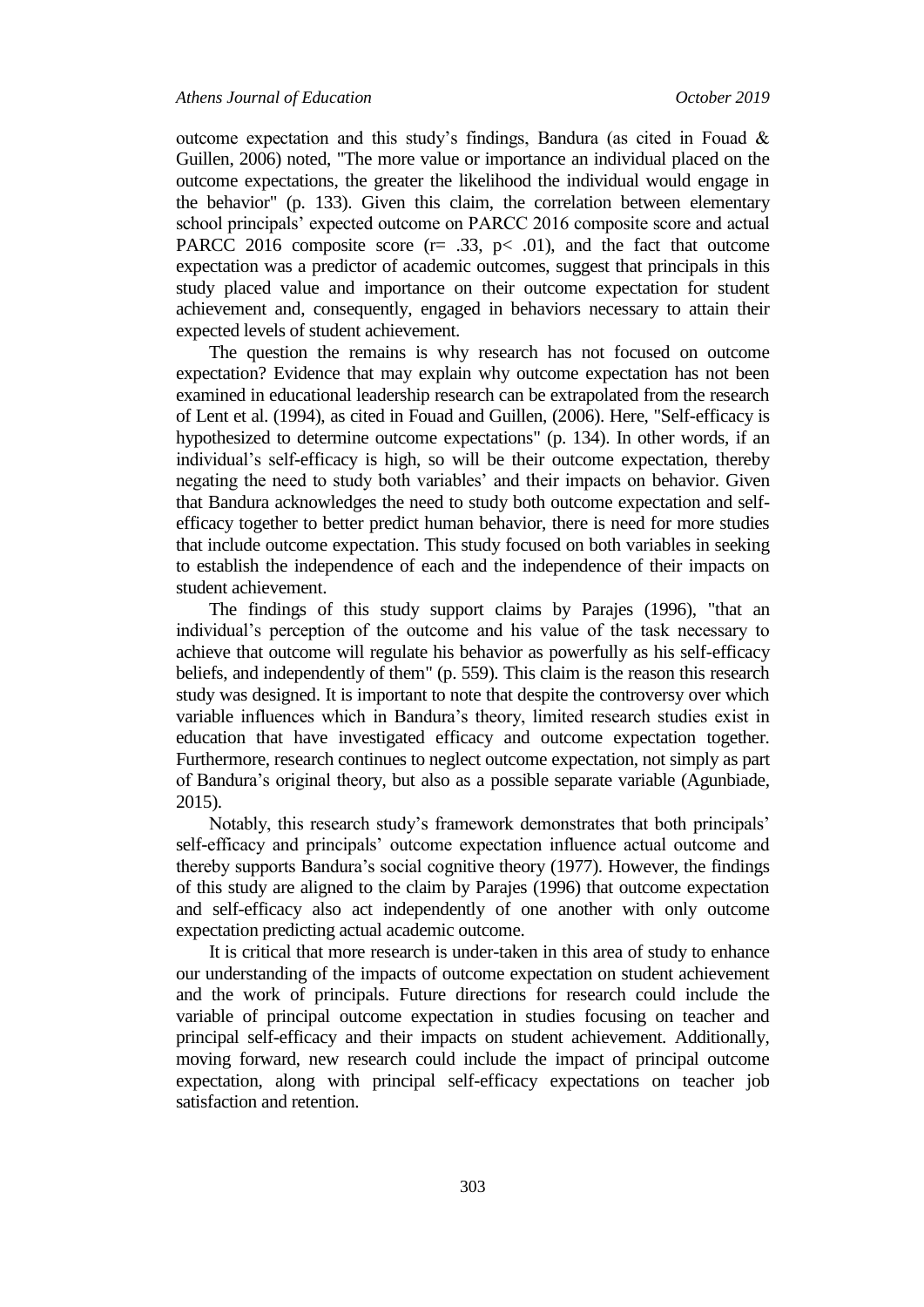*Vol. 6, No. 4 Schrik & Wasonga: The Role of a School Leader in Academic…*

Findings of this study indicate that we should not accept the notion that selfefficacy is a better predictor of actual outcome than outcome expectation and continue to study principal self-efficacy and its impact on student achievement without regard for the role outcome expectation. Doing so may cause missed opportunities to discover new ways to influence student achievement and leverage principals' influences. The findings of this study demonstrate that there is a high chance that principal outcome expectation has significant impact on student achievement independent of principal self-efficacy.

#### References

- Aderhold, F. (2005). *Principal efficacy, student reading achievement, and instructional Leadership behavior in South Dakota elementary schools* (Doctoral Dissertation). Retrieved from ProQuest Dissertations (UMI No. 3188175).
- Agunbiade, A. (2015). *An examination of high school principals' perceived self-efficacy and student achievement* (Doctoral Dissertation). Retrieved from ProQuest Dissertations (UMI No. 3737386).
- Bandura, A. (1977). Self-efficacy: Toward a unifying theory of behavioral change. *Psychological Review, 84*(2), 191-215.
- Bandura, A. (1989). Social cognitive theory. In R. Vasta (Ed.) *Annals of Child Development,* vol. 6, (pp. 1-60). Greenwich, CT: JAI Press.
- Bandura, A. (2000). Cultivate self-efficacy for personal and organizational effectiveness (pp. 179-200). In E.A. Locke (Ed). *Handbook of principals of organization behavior*  $(2<sup>nd</sup>$ ed.). New York: Wiley.
- Bandura, A. (2006). *Self-efficacy beliefs in adolescents*. Greenwich, CT: Information Age Publishing.
- Bandura, A., Adams, N.E., & Beyer, J. (1977). Cognitive processes mediating behavioral change. *Journal of Personality and Social Psychology, 35*(3), 125-139.
- Bryk, A.S., Sebring, P.B., Allensworth, E., Luppescu, S. & Easton, J.Q. (2010). *Organizing schools for improvement: lessons from Chicago.* Chicago, IL: The University of Chicago Press.
- Creswell, J.W. (2014). *Research design: Qualitative, quantitative, and mixed methods approach.* Thousand Oaks, CA: Sage Publications.
- Day, C. & Gurr, D. (2014). Leading schools successfully (pp.1-6). In C. Day & D. Gurr, *Leading schools successfully: Stories from the field*. New York: Routledge.
- Domsch, G.D. (2009). *A study investigating relationships between Elementary principals' and teachers' self-efficacy and student achievement* (Doctoral Dissertation). Retrieved from ProQuest Dissertations. (UMI No. 3383305).
- Firestone, W. & Riehl, C. (2005). *A new agenda for research in educational leadership.* New York: Teachers College Press.
- Fouad, N., & Guillen, A. (2006). Outcome expectations: Looking to the past and potential future. *Journal of Career Assessment, 14*(1), 130-142.
- Gilmore, J.M. (2009). *The role of the principal in affecting student achievement* (Doctoral Dissertation). Retrieved from ProQuest Dissertations. (UMI No. 3357421).
- Gist, M.E. & Mitchell, T.R. (1992). Self-Efficacy: A Theoretical analysis of its determinants and malleability. *The Academy of Management Review, 17*(2), 183-211.
- Goldring, E., Cravens, X.C, Murphy, J., Porter, A.C., Elliot, S.N., & Carson, B. (2009). The evaluation of principals: What and how do states and urban districts assess leadership? *The Elementary School Journal, 110(*1), 19-39.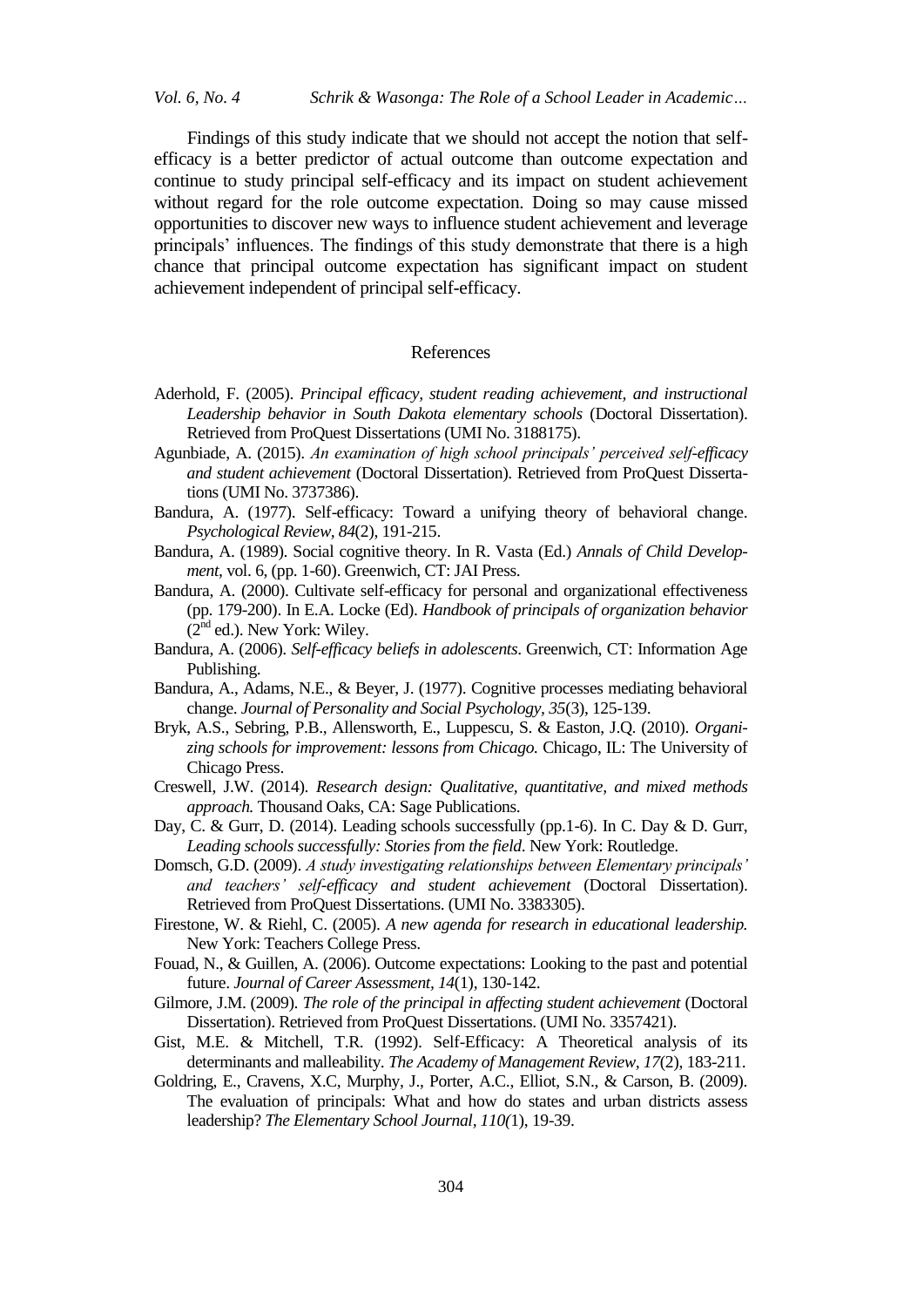- Grissom, J., & Loeb, S. (2009). *Triangulating principal effectiveness: How perspectives of parents, teachers, and assistant principals identify the central importance of managerial skills.* Retrieved from https://urbn.is/2UFsf7W.
- Hughes, L.L. (2010). *The principalship: Preparation programs and the self-efficacy of principals* (Doctoral Dissertations). Retrieved from ProQuest Dissertations. (UMI No. 3397437).
- Ingersoll, R.M., Sirinides, P., & Dougherty, P. (2018). Leadership matters: Teachers' roles in school decision making and school performance. *American Educator, 42*(1), 13- 18.
- Krzemienski, J. (2012). *The impact of stress on Elementary school principals and their effective coping mechanisms* (Doctoral Dissertation). Retrieved from ProQuest Dissertations. (UMI No. 3536496).
- Lehman, R. (2007). *The relationship of Elementary school principals' perceptions of selfefficacy and student achievement* (Doctoral Dissertation). Retrieved from ProQuest Dissertations. (UMI No. 3262932).
- Leithwood, K., & Jantzi, D. (2008). Linking leadership to student learning: The contributions of leader efficacy, *Educational Administration Quarterly, 44*(4), 496- 528.
- Lovell, C.W. (2009). *Principal efficacy: An investigation of school principals' sense of efficacy and indicators of school effectiveness* (Doctoral Dissertation). Retrieved from ProQuest Dissertations. (UMI No. 3396135).
- Moak, J. (2010). *The self perception of leadership efficacy of elementary principals and the effects on student achievement* (Doctoral Dissertation). University of Missouri, Columbia.
- McCormick, M.J., Tanguma, J., & Lopez-Forment, A.S. (2002). Extending self-efficacy theory to leadership: A review and empirical test. *Journal of Leadership Education, 1*(2), 34-49.
- McCullers, J.F. (2009). *Self-efficacy beliefs of Florida school principals regarding Federal and State accountability measures* (Doctoral Dissertation). Retrieved from ProQuest Dissertations. (UMI No. 3401089).
- Mesterova, J., Prochazka, J., & Vaculik, M. (2015). Relationship between self-efficacy, transformational leadership and leader effectiveness. *Journal of Advanced Management Science, 3*(2), 109-122. doi: 10.12720/joams.3.2.109-122.
- Norton, M. S. (2002). Let's keep our quality principals on the job. *The High School Journal, 86*(2), 50-56.
- Paglis, L.L., & Green, S.G. (2002). Leadership self-efficacy and managers' motivation for leading change. *Journal of Organizational Behavior, 23*(2), 215-235. doi: 10.1002/ job.137.
- Pajares, F. (1996). Self-efficacy beliefs in academic settings. *Review of Educational Research*, *66*(4), 543-578.
- Pede, J. (2015). *Morals, values and ethics: Their impact on the decisions of the school principal* (Doctoral Dissertation). Retrieved from ProQuest Dissertations (UMI No. 3687658).
- Roley, S.E. (2009). *Creativity, cultural proficiency and self-efficacy in rural school principals: The relationship to reducing the achievement gap for low-income students* (Doctoral Dissertation). Retrieved from ProQuest Dissertations. (UMI No. 3344749).
- Sanders, M.G. (2014). Principal leadership for school, family, and community partnerships: The role of a systems approach to reform implementation. *American Journal of Education 120*(2), 233-255.
- Santamaria, A.P. (2008). *A principal's sense of self-efficacy in an age of accountability* (Doctoral Dissertation). Retrieved from ProQuest Dissertations. (UMI No. 3296855).